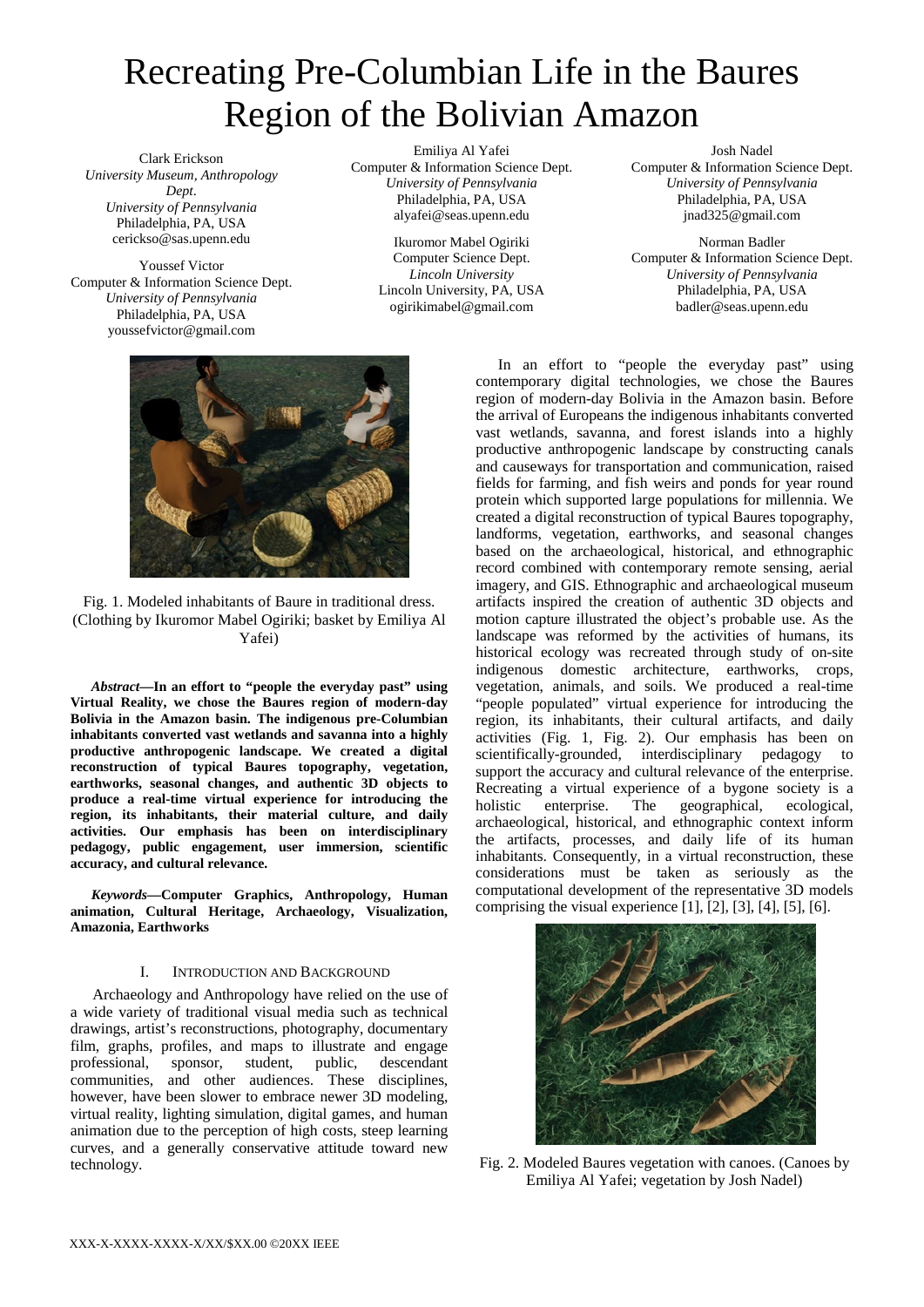Pre-historic everyday life often left few tangible activity, architectural, or landscape signatures and are difficult to imagine from disparate written accounts or from hand-drawn sketches, often produced with cultural bias, from memory, or from secondhand lore. Examples of pre-Columbian cultures of the Americas often have few remaining architectural structures, and those that remain are mostly exemplified by the monumental architecture of Mexico and the Yucatan and Inca in South America. Beyond monumental mounds in North America, adobe structures in the Southwest, and scattered pre-Columbian village sites, little structural evidence remains of the everyday life of indigenous people before Europeans arrived. Most everyday life of the past occurred outside of the traditional site and within the surrounding cultural landscape of fields, forests, paths, roads, quarries, rivers, and lakes.

Baures in modern-day Bolivia is a pre-Columbian Amazonia region where the indigenous population, the Baure, created thriving communities on forest islands within vast savannas and wetlands [\[7\].](#page-4-6) Alternating floods for half the year and drought the rest of the year presented an environmental challenge to the past Baure. They exploited these extremes by creating extensive terrain modifications that included earthen causeways connecting forest islands, canals for water transport, raised fields for crops, and fish ponds and weirs to secure protein. We became interested in reconstructing life digitally to emphasize human creation, transformation, and management of resources, in addition to its monumental scale landscape modification in the Amazon.



Fig. 3. Part of the Baure village with thatched roof houses and traditional construction. (Procedural houses by Youssef Victor; village layout by Emiliya Al Yafei)

Visualizing everyday life in pre-Columbian Baures involves, at the minimum:

- understanding the terrain, seasons, climate, flora, fauna, and how water was controlled and managed through hydraulic engineering.
- researching primary textual, artistic and visual sources of Europeans about the indigenous people that they encountered (and affected), and
- reconstructing possible realizations of daily life from actual pre-Columbian artifacts, earthworks, and archaeological, historical, and ethnographic records.

Cultural reconstruction is an ambitious undertaking to understand what the Baure did to survive and flourish through their social organization, built landscape, and resource management. This holistic view leads to multimedia, immersive, and non-traditional narratives [\[8\].](#page-4-7)

Our approach is human-centric and lends itself readily to as the creation of a Virtual Reality experience.

The goals of the VR experience include representative 3D models, virtual human animations, and agency:

- A village of typical houses, plaza, gardens, and orchards on a forest island;
- Human inhabitants, spanning gender and age;
- Daily activities, skills, indigenous materials, tools, and artifacts;
- Terrain including native wild, managed, and domesticated vegetation;
- Seasonal hydrology cycles (wet period with inundation, and dry period with flood recession);
- Cultural behavior (oral history, communication, social interaction, entertainment, motivation for activities);
- Movement of humans throughout their aquatic and terrestrial landscape.

Our 3D interactive VR experience intends the user "back in time" as a child observing and learning about the ways and customs of her people in the Baures region. The child gains experience by interacting with people (starting with her family unit); and as experience grows, new options open up. This game-like motivation drives the experience forward in a way that mere curiosity cannot. For example, "what do we eat?" is a question that can open experiences of farming and fishing. At first the user can only watch, but after observing the process she can become a more active participant (e.g., by trying to catch a fish from an inverted basket). These become skills in one's repertoire of everyday life. Needs beget artifacts, which must either be created or bartered; for example, a carrying basket, clothing, a backpack, or a bow and arrow. As experiences accumulate, new options open up, and eventually the user has a broad enough base of knowledge to become an adult. That ends the experience for now; however, a future iteration could expand to include other activities involving finding a partner, raising a family, balancing survival, religion, and community needs, and communicating across family groups and beyond.

<span id="page-1-0"></span>

Fig. 4. Humans changed the Baure landscape: constructed causeway between forest islands and canals with people fishing and canoeing. (Terrain and vegetation by Josh Nadel and Emiliya Al Yafei)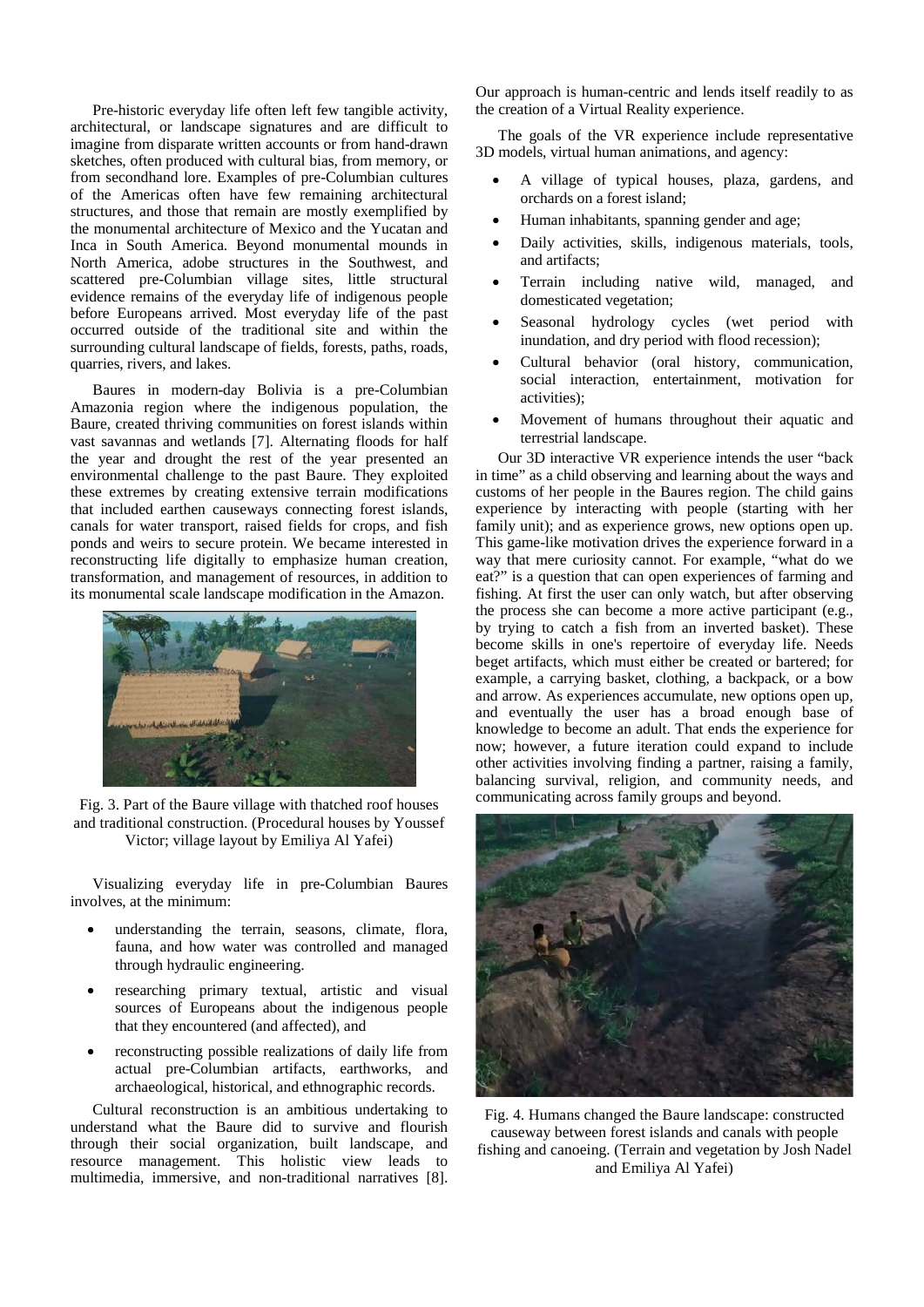Achieving these goals requires developing a narrative consisting of short "real-time" vignettes based on everyday life. Since hours of VR immersion are unreasonable, the user's child avatar learns about her world by asking and observing the critical and informative components of her cultural experience. Visual flashbacks which accompanying the narration of a parent or elder can illuminate the annual seasonal changes imposed on the region: floods in the wet season and dry the rest of the year. This annual cycle led to crucial responses, such as aquatic and terrestrial movement through canals and causeways connecting forest island communities, raised fields for farming, and weirs and ponds for trapping and maintaining fish during the dry season. Thus, the child learns about its environment through seeing the formative events and her people's responses, problem solving, inventions, and innovations.



Fig. 5. Using a conical fish trap of wooden slats bound with cord to catch fish by hand. Autodesk Maya screen capture showing articulated hands for animation by motion capture. (Model by Lucien Wang)

The virtual Baure environment is created using Autodesk Maya© for 3D modeling and the UnReal© game engine supports body and object animations and the VR experience. All reconstructions reference original source materials as much as possible, including authentic museum artifacts and personal source material collected on site. Models must respect anthropological issues such as the authenticity and provenance of material culture, the ecology of the landscape, and the human activities that enabled this population to flourish in Pre-Columbian times.

### II. RELATED WORK

Modeling past architecture is now a popular enterprise for 3D computer graphics [\[9\].](#page-4-8) Populating ancient sites with appropriately attired people is desirable but more difficult. Problems to be addressed include accurate human scale and physique, proper clothing, likely accessories, societal roles, population density, interactions, and movement. Achieving these requirements in a real-time interactive experience of a multi-person populated arena demands significant computer graphics resources to drive VR displays.

Some of the earliest attempts include recreations of Pompeii in ancient Rome [\[10\],](#page-4-9) [\[11\],](#page-4-10) [\[12\].](#page-4-11) These efforts included differentiated people by attire and social class, carried objects, and crowd motions. A reconstructed Uruk village and its inhabitant's daily activities have been modeled in SecondLife and later in Unity© [\[13\],](#page-4-12) [\[14\].](#page-4-13) Everyday population flows were modeled for a small village in Rio Grande do Norte, Brazil [\[15\].](#page-4-14) Using the Unreal game engine and existing game assets, Ubisoft created virtual tours of ancient Egypt [\[16\].](#page-4-15) Experiencing crowds in a VR environment where one's avatar was perceived and avoided by the virtual inhabitants enhanced the subject's feeling of presence [\[17\].](#page-4-16) More general issues in game-like cultural experiences have been explored [\[18\],](#page-4-17) [\[19\].](#page-4-18)

## III. METHODOLOGY

To reconstruct defining elements of the Baure culture, we made it the focus of a highly interdisciplinary undergraduate studio-seminar course that approaches fundamental issues in Anthropology and Computer Graphics. The anthropological perspective focuses on the history, theory, and methods of how archaeology and visualizations of the past are created, presented and used (or misused) in scholarly media (e.g., traditional publications, conference papers, and project databases), and popular culture (e.g., artist's reconstructions, movies, TV documentaries, museum exhibits, games, the internet, and art). The computer graphics perspective addresses contemporary methodologies (e.g., 3D modeling, animation, VR, simulation, and agent-based modeling) and the challenge to best transform known and often incomplete information into engaging digital realizations. Students with no prior computing, programming, or graphics backgrounds learned to use Autodesk Maya for 3D modeling, MotionBuilder to process motion captures, and the Unreal Game Engine for animation.

In a series of in-class labs and working sessions run by undergraduate teaching assistants, the students first modeled a textured rug, a 3D symmetric pottery object based on a photograph and cross-section, added asymmetric elements such as handles, and then proceeded to model a 3D dugout canoe. Issues of texture choice, lighting, and material appearance were explored both in lecture and in Maya. After gaining enough Maya experience, students began the customized development of their individual project choices. These included stone axes, bows and arrows, hammocks, food preparation tools, musical pipes, baskets, fishing implements, wood and thatch houses, manioc, maize, raised fields, canals, causeways, fish weirs, and fish ponds. The 3D modeling component was mediated by carefully selected background readings, primary and secondary textual and image reference materials, first-hand examination and photography of original artifacts at the Penn Museum, and step-by-step blog entries to document the entire reconstruction process.

We believe that this careful attention to the details of artifact construction yielded substantial pedagogical benefits. First, anthropological accuracy, the provenance, and verifiable sources were paramount to cultural authenticity. These sources included on-site archaeology; ethnographic photographs, technical drawings, and videos; Google Earth for accurate placement of terrain and landscape features; and hands-on manipulation of actual Penn Museum artifacts. Second, the construction process for the physical object came into sharp focus during modeling. Twisted ropes, knotting, holes, weaving, and plant materials became a crucial and detailed part of the 3D process. The importance of this step was initially underestimated. digitally scanned artifacts in 3D do not reveal the thought and skill that went into their actual construction. There were no shortcuts!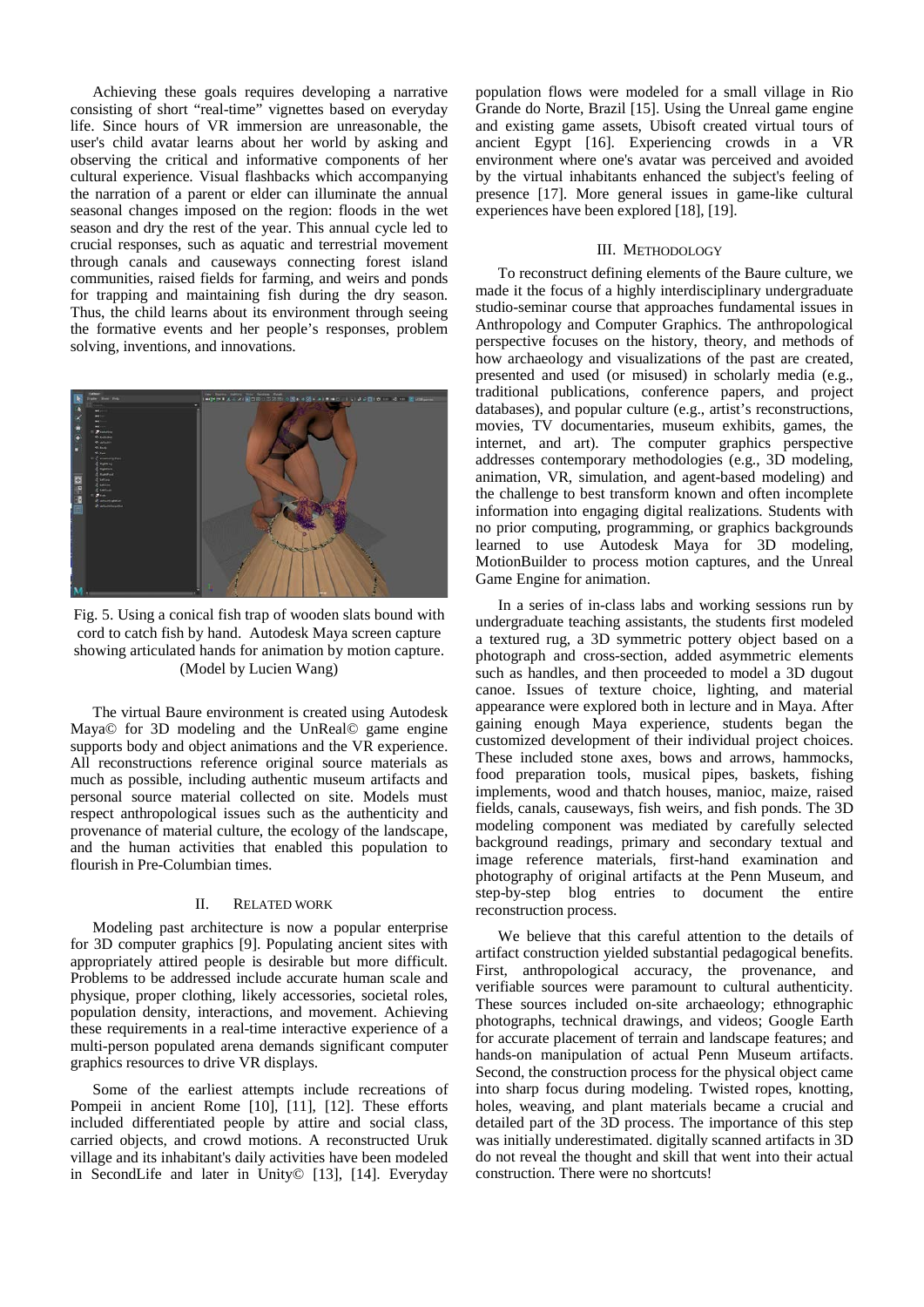We obtained 3D articulated male and female body models from Turbosquid [\[20\],](#page-4-19) and then modified them to better match the cultural and personal features of the Baure people. Hair, skin tone, faces and clothing were all customized based on primary source material. Clothing, although mostly simple, was produced in DC Suite [\[21\].](#page-4-20)



Fig. 6. Terrain with modeled fish weir earthworks constructed by the Baure. There is a fish trap basket at the neck of the weir. (Vegetation by Josh Nadel; terrain by Emiliya Al Yafei)

<span id="page-3-0"></span>The particular usage characteristics of the artifacts led to student exploration of Maya modeling and animation features well beyond the introductory material. For example, the physics engine was used to model the essential interaction between a human model and the hammock, to behave appropriately when being used or exited. Likewise, physics was used to model aspects of food grinding and processing. Key-frame animation was used to model a woman reaching into an inverted cone fishing basket to catch fish. 3D motion capture of an archer's movements were added to a rigged model of a bow and arrow for accurate hunting motions. Similarly, poling and oaring motion captures were applied to male and female characters navigating the canals in a canoe. Modeling a pan pipe led to investigating the automatic generation of the tones directly from the 3D model. Modeling the extensive raised fields of the Baures region led to the automated procedural generation of the terrain and the cultivated plants (manioc and maize) based on Google Earth imagery.

## IV. RESULTS

As objects were completed in Maya, the students had to transfer them to Unreal as part of an extensive culturally and ecologically accurate project context. Most of the models and animations found their way into a complete fly-though of the landscape. The associated video highlights the terrain features: the forest islands connected by human-made causeways and canals; fish weirs and ponds necessary for retaining fish after the wet season; a small village of houses around a plaza (Fig. 3); and the dense vegetation of the Amazon basin. As the camera moves over the landscape one sees the Baure appear, engaged in everyday tasks such as walking on the causeways [\(Fig. 4\)](#page-1-0), using fishing baskets (Fig. 5) in the canals and weirs [\(Fig. 6\)](#page-3-0), paddling a canoe in the canal, sitting around a fire [\(Fig. 1\)](#page-0-0), using a bow and arrow [\(Fig. 7\)](#page-3-1) and preparing food.

Because all objects are modeled by hand or through procedural methods rather than scanning, much greater attention to material, form, scale, and construction of the material culture of past societies is possible, such as the careful consideration of attaching the bowstring to the bow with a wrapped cord (Fig. 8).

The video was presented to large audiences at two professional conferences in Archaeology in 2017 with positive response (in one case, we were asked to show it twice).



Fig. 7. Modeled bow after an exemplar in the Penn University Museum. The bow is rigged to allow it to bend realistically. (Model by Angel Fan)

<span id="page-3-1"></span>

Fig. 8. Detail of modeled bow showing the cord windings used to attach the bowstring. (Model by Angel Fan)

## V. FUTURE

As Villani notes, "Cultural Presence is the feeling of being and making sense there together" [\[22\].](#page-4-21) To establish cultural presence, the experience should present [\[23\]](#page-4-22) an inhabited space with appropriate and distinctive cultural traits, portraying daily activities independent of the observer, and modeled with scientific authenticity. We have independently, but in parallel, adhered to these principles in the development of the cultural reconstruction of Baures within the context of the local landscape. We endeavored to model cultural artifacts, terrain, activities and human appearance as close as possible to the extant knowledge and anthropological and archaeological assessment of pre-Columbian life.

The next phase of our investigation embeds the VR user as a participant in this culture as a child, observing and questioning the everyday activities she perceives around her. During 2018, work on this interactive and immersive VR component focuses on creating animated Baure characters